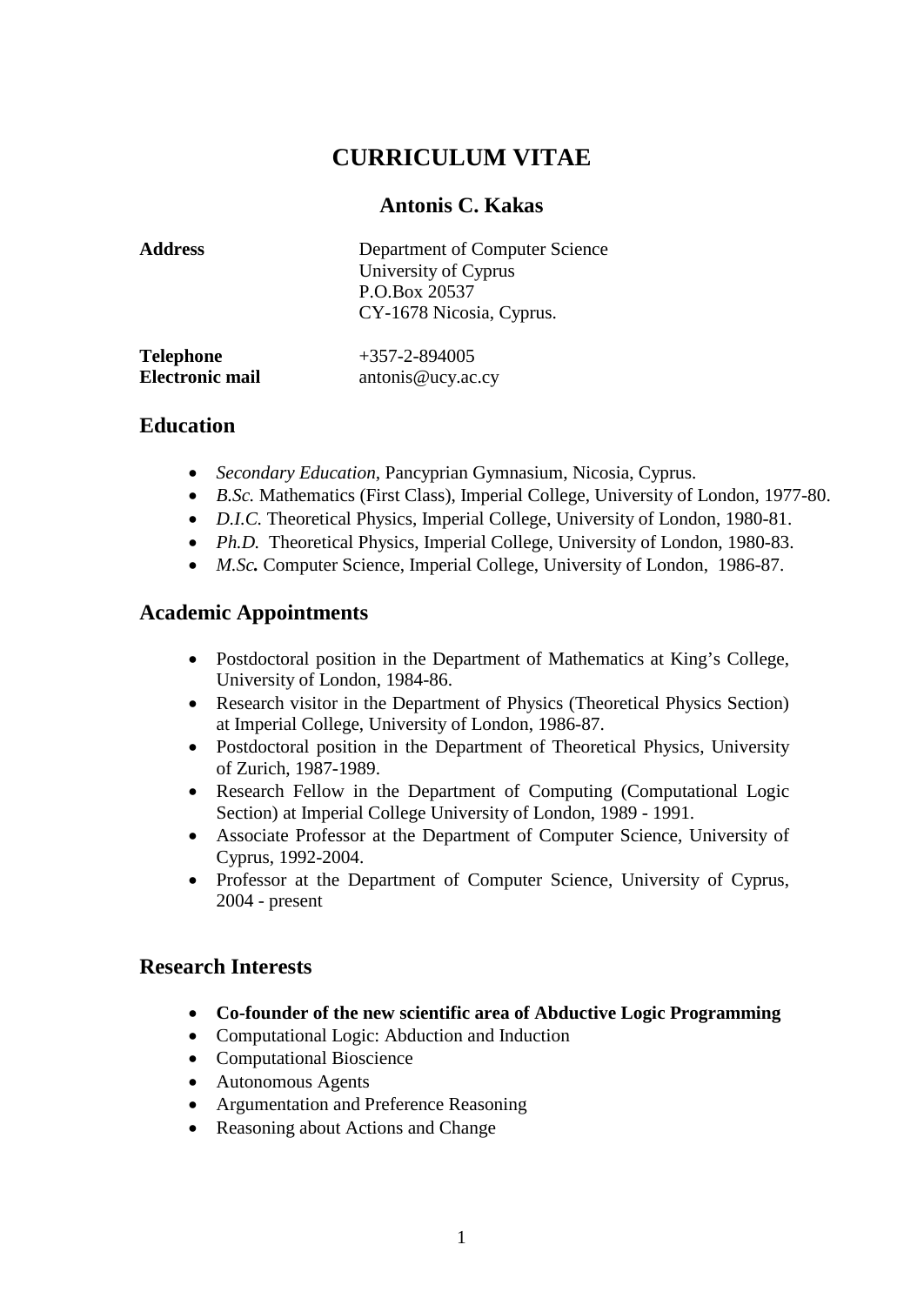### **Funded Projects (External Funding - Principal Investigator)**

• **Compulog II,** ESPRIT III, EU, August 1992 - September 1995

#### **First externally funded research project at the University of Cyprus**

- **CompuCyprus,** KIT, EU, November 1994- November 1996
- **Compulog-Net,** NoE, EU, September 1993 - August 1996
- **Cost Action 15,** COST, EU, August 1996 - August 1998
- **ILP2**, ESPRIT IV, EU, September 1996 - December 1998
- **CLFSA,** KIT, EU, October 1997 – December 2003
- **CJIS,** INCO, EU, December 1998 - December 2001.
- **SOCS**, IST 5<sup>th</sup> Framework, EU, January 2002 - June 2005.
- **CoLogNet, IST 5<sup>th</sup> Framework, EU,** January 2002 - June 2005.
- WASP, IST 5<sup>th</sup> Framework, EU, January 2002 - June 2005.
- **Agreement Technologies,** COST Action IC0801, EU, August 2008 - October 2012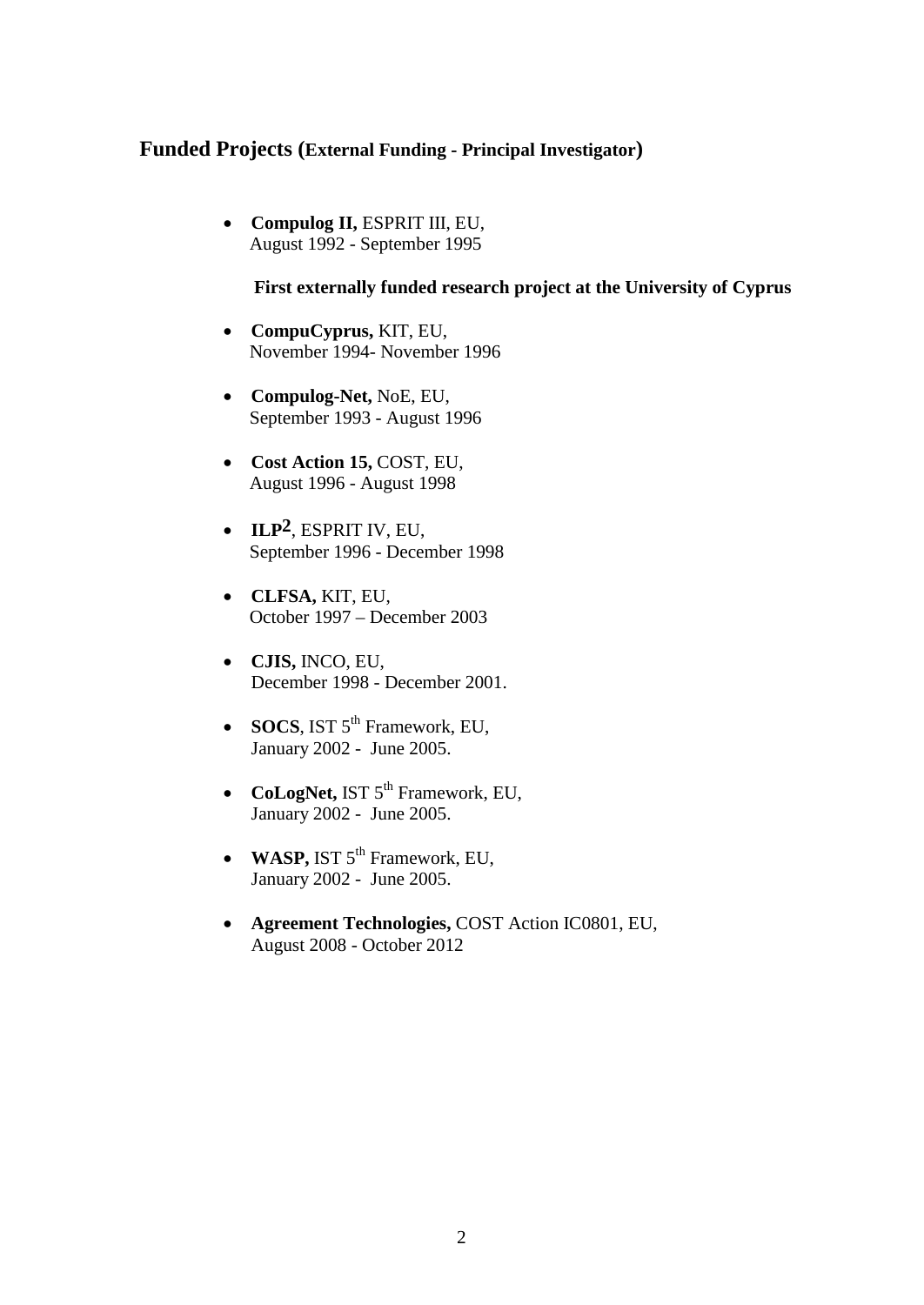# **Editorial Activities**

- **Editor** of the Journal of Applied Logic, Elsevier.
- **Editor** of the Journal of Artificial Intelligence Communications, IOS Press .
- **Editorial Advisor** of the Journal of Theory and Practice of Logic Programming, Cambridge University Press.
- **Quest Editor** of the Journal of Logic Programming, Elsevier.
- **Quest Editor** of the ACM Journal of Transactions on Computational Logic.
- **Editor in chief** of the scientific magazine "Computational Logic", ISNN 1024-8773, 1994 – 1999.
- **Member** of the Scientific Program Committee of various International Conferences and Workshops.

# **International Conferences**

- **Co-founder** of the Pan-Hellenic Logic Symposium (PLS) in 1997.
- **Co-founder** of the international workshop series on Abduction and Induction in Artificial Intelligence (AIAI) in 1996.
- **Co-founder** of the international workshop on Argumentation and Multiagent systems (ArgMAS) in 2004.

# **Administrative duties at the University of Cyprus**

- **Member** of the ad hoc Committee for drafting the first Regulations for Undergraduate Studies, 1991-92.
- **Member** of the ad hoc Committee for drafting the Structure and Regulations for the committees of the Senate, 1991-92.
- **Chair** of the interim Buildings Committee of the University, 1992-95
- **Vice-chair** of Department of Computer Science, 1992-94
- **Vice-chair** of Department of Computer Science, 1996-98
- **Coordinator** of Postgraduate Studies, Department of Computer Science, 1994-98
- **Chair** of department of Computer Science, 1998-2003
- **Member** of the Senate Committee of Finance, 1999-2003
- **Dean** of the School of Pure and Applied Sciences**,** 2005-2006
- **Vice-rector** of International Relations, Finance and Administration, 2007-2010

# **Other duties outside the University of Cyprus**

- **National Contact Point** for IST-Information Society Technologies of the EU 5th framework RTD research program, 1999-2003.
- **Member** of the Cyprus Government Steering Committee for the Information Society, 1996-1999.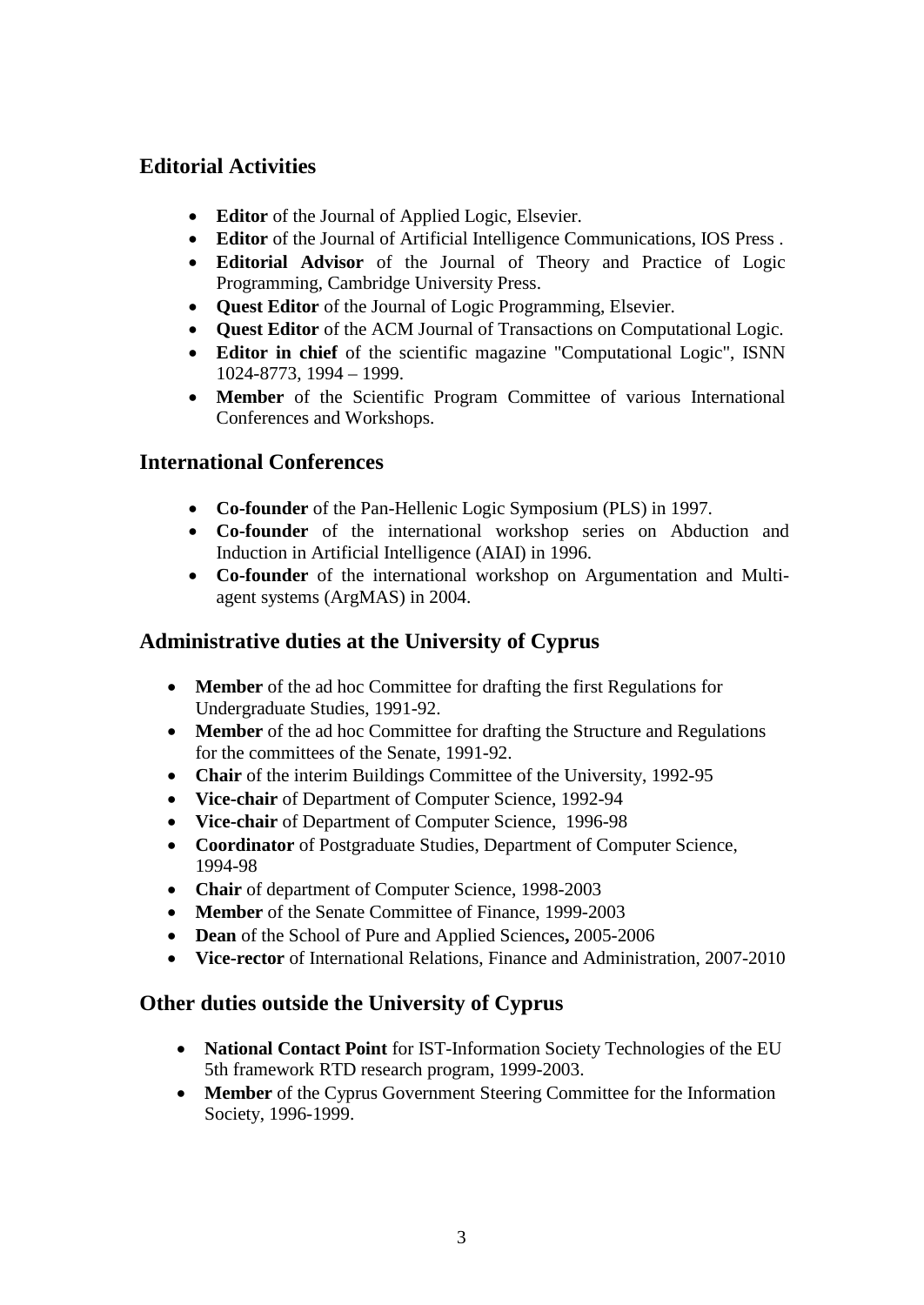### **Impact of Research[\\*](#page-3-0) (Scientific and Application Impact)**

#### **1. Co-founder of the new area of Abductive Logic Programming (ALP)**

The three papers that have founded the area of ALP (in which A. Kakas is a coauthor) have today over 1000 citations. The systems for ALP, namely ACLP, A-system and PrologICA, developed by A. Kakas and his students are available on the web for the scientific community and they have been used by many other research groups. ALP is taught as a part of graduate courses in several departments internationally.

ALP has been used to develop prototype systems for real-life applications in several areas. We have been involved in applications for Crew-scheduling at Cyprus Airways, Timetabling at Universities (used live at the University of Pisa) and Software Specifications Refinement (in collaboration with Imperial College). Recently, we have applied it in the area of Bioinformatics by developing a system for in-silico genotyping of the HIV virus. The system has been installed at the national HIV clinic to be tested as a guide for the drug therapy of HIV carriers.

Our approach to abductive reasoning, shared with several other authors, has attracted interest from philosophy groups, referring to it as the "AKM model" of abduction, where "K" stands for Kakas, Kowalski and Kuipers.

#### **2. Co-proposer of a Framework for Integration of Abduction and Induction in AI**

A series of workshops on Abduction and Induction in AI (AIAI), was established and organized by A. Kakas and P. Flach, starting in 1996. The book resulting from the first series is unique in its kind. The framework of integration of abduction and induction proposed by A. Kakas and P. Flach (with earlier collaboration with Y.Dimopoulos) constitutes the theoretical basis for the latest version of Progol (developed at Imperial College) which is one of the most widely used system of Inductive Logic Programming. Recently, a new system called HAIL that extends Progol has been developed with direct guidance from A. Kakas. The theoretical framework of integration and its link to Knowledge Development was reported and published at the Godel Centenary meeting in 2006. This integration framework has also attracted interest from philosophy groups.

The proposed framework of integration of abduction and induction is used in several problems of machine learning. We have recently used it to develop the new area of Computational Bioscience of Logical Modelling of Cell Biology and have applied it, or are applying, in collaboration with different biology departments to problems of Predictive Toxicology, Functional Genomics and Cancer Prevention.

#### **3. Argumentation in Artificial Intelligence and Multi-agent systems**

A. Kakas with others have introduced the argumentation based interpretation of the semantics for logic programming. This led to Dung's abstract admissibility semantics for argumentation, used now widely by the Artificial Intelligence (AI) community. Together with Dung and

<span id="page-3-0"></span> <sup>\*</sup> As requested, in 2009, by the evaluation committee of the Department of Computer Science of the University of Cyprus.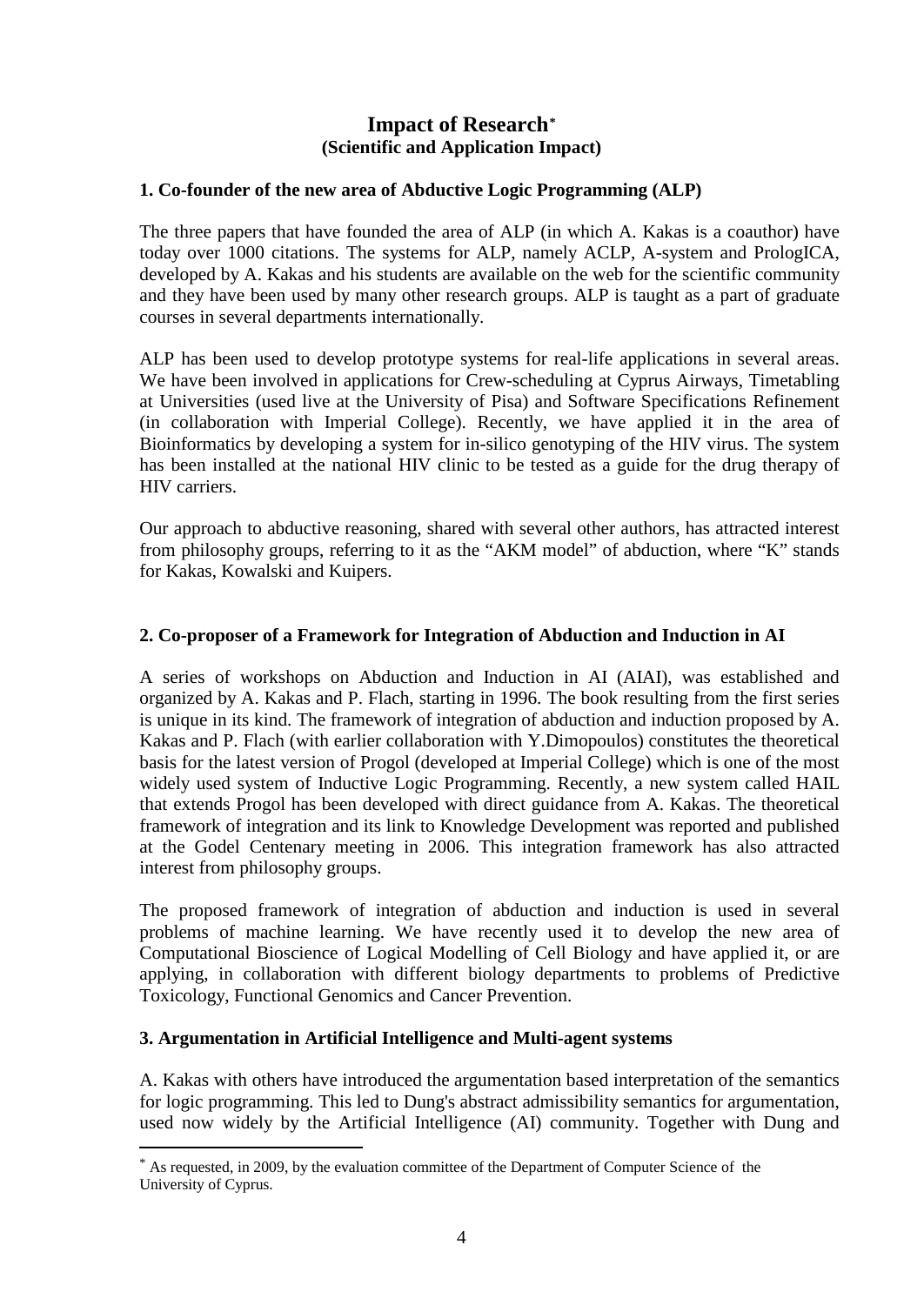Mancarella we have proposed the acceptability semantics for argumentation that encompasses the admissibility semantics. We also proposed a concrete framework of Logic Programming with Priorities (LPP) for representing argumentation theories. A. Kakas with his student N. Demetriou have developed the Gorgias system for computing argumentation in this framework of LPP. The argumentation framework for LPP was extended and adapted by A. Kakas and P. Moraitis to support autonomous agent decision making at various levels. It forms an integral part of the KGP agent architecture proposed by A. Kakas and colleagues. Gorgias drives the ProSOCS platform for implementing and developing such agents.

The Gorgias system is one of few argumentation systems available on the web and has been used by several research groups in different application problems. These include decision making in medical care and care for the elderly, portofolio construction and pricing policy for retail (with prototypes developed for supermarkets in Greece). Recently, we have used argumentation in the area of network security for analyzing and managing security policies in a novel way attracting interest from the integrated network management community. The approach has been tested using Gorgias on real-life firewall policies.

A. Kakas is a member of the ArgMAS steering committee that launched the Argumentation in MAS workshop in 2004 and oversees this well-attended yearly event and its proceedings publication. A. Kakas is also a member of a group of researchers that has been recently assigned by the community to propose a new model of agency based on argumentation. The group has called this model, ABA agents, and will submit its research direction paper within the next year.

#### **4. Co-founder of the Language E for Reasoning about Actions and Change**

The Language E forms (together with the Circumscriptive Event Calculus) the most cited extension of the Event Calculus framework. Through this we are contributing to the integrated study of the frame, ramification and qualification problems that are at the foundation of Artificial Intelligence (AI). Our formulation of the Free Will theorem and its link to Elaboration Tolerance form a theoretical benchmark for other frameworks of Reasoning about Actions and Change. We were invited to report this in a special issue of the AI Journal on CommonSense Reasoning in honour of Professor John McCarthy, the founder of AI. The E-RES system that supports the Language E is available on the web.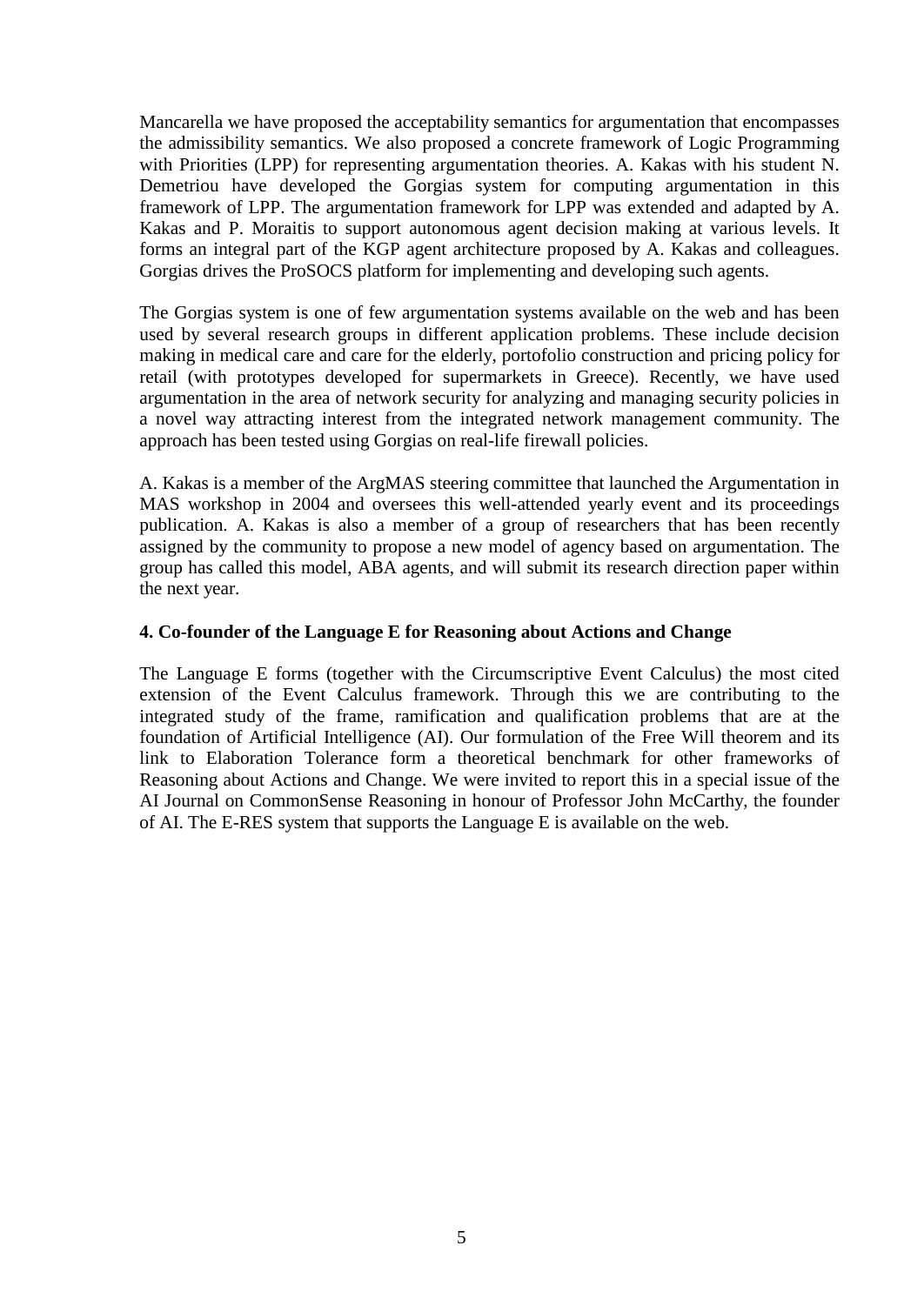# **PUBLICATIONS in Computer Science[†](#page-5-0)**

### *RESEARCH SOFTWARE (Available publicly)*

- ACLP: Abductive Constraint Logic Programming
- *E*-RES: Reasoning about Actions and Change
- ACL: Abductive Concept Learning
- A-System: Declarative Problem Solving through Abduction
- GORGIAS: Argumentation and Abduction
- ProLogICA: PROLOG with Integrity Constraints and Abduction
- HIV-ANALYSER (in-Silico Sequencing System): a prototype system for predicting HIV drug resistance from genotypic and clinical data
- PROSOCS: (Programming Societies of Computees): a prototype platform for developing autonomous agents.

### *EDITED BOOKS and JOURNAL SPECIAL ISSUES*

-

**H. Decker, A.C. Kakas, C. Sakama and T. Urpi,** "Abduction in Deductive Databases and Knowledge-based Systems, GMD Press, ISBN 3-88457-266-0, (1995).

**A.C. Kakas and A. Sinachopoulou,** Proceedings of the 1st Panhellenic Symposium on Logic, ISBN 9963-607-11-X (1997).

**P.A. Flach and A.C. Kakas,** Abduction and Induction: Essays on their Relation and Integration, Kluwer Academic Press, ISBN 0-7923-6250-0, (2000).

**K.R. Apt, A.C. Kakas, E. Monfroy and F. Rossi,** New Trends in Constraints, LNAI Vol 1865, Springer-Verlag, 2000.

**M. Denecker and A.C. Kakas,** Abductive Logic Programming, Special issue of Journal of Logic Programming, JLP, Vol. 44(1-3), Elsevier Science, 2000.

**K.R. Apt, A.C. Kakas, and F. Sadri,** ACM Transactions on Computational Logic TOCL, Volume 2, Number 4. Special issue dedicated to R.A. Kowalski, ACM Press, 2001.

<span id="page-5-0"></span><sup>†</sup> **Citations:** According to the Science Citation Index there are over 1200 citations of the work below, about 90 of which are citations of the work in Theoretical Physics. Google Scholar has found over 3500 citations. Citeseer ranks the author in the first 4000 most cited computer scientists from a pool of nearly one million.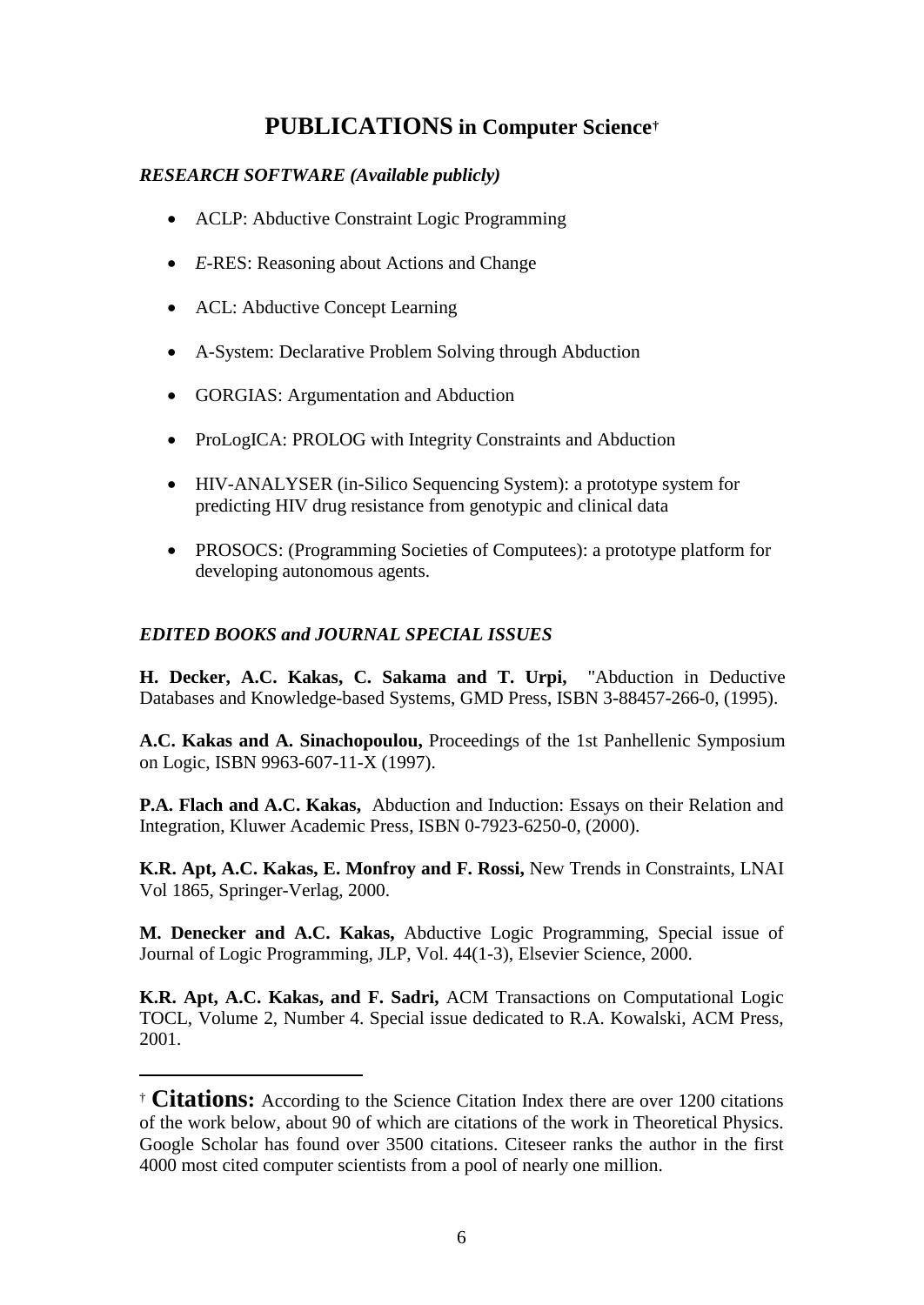**A.C. Kakas and F. Sadri,** Computational Logic: Logic Programming and Beyond, LNAI Vol, 2407 & 2408, Springer Verlag, 2002.

**A.C. Kakas and I. Niemela,** Answer Set Programming and Abductive Reasoning, Proceedings of the Special Track of the 9th International Workshop on Non-Monotonic Reasoning, NMR'2002, Toulouse, France, 2002.

**Y. Manolopoulos, S. Evripidou and A.C. Kakas,** Advances in Informatics, LNCS Volume 2563, Springer Verlarg, 2003.

**A.C. Kakas and G. Lakemeyer,** Actions and Change, Proceedings of the Special Track of the 11th International Workshop on Non-Monotonic Reasoning, NMR'2006, Lake District, UK, 2006.

**P. Flach, A.C. Kakas and O. Ray,** Abduction and Induction in Artificial Intelligence and Scientific Modeling, Proceedings of the ECAI International Workshop on the integration of Abduction and Induction in Artificial Intelligence, AIAI'06, Trento, Italy, 2006.

**A. C. Kakas and P. Flach,** Abduction and Induction in Artificial Intelligence, Journal of Applied Logic, Elsevier, Special Issue: doi:10.1016/j.jal.2008.11.001, 2008.

**O. Ray, P. Flach, A.C. Kakas,** Abduction and Induction in Artificial Intelligence and Scientific Modeling, Proceedings of the IJCAI International Workshop on the integration of Abduction and Induction in Artificial Intelligence, AIAI'09, California, USA, 2009.

#### *BOOK CHAPTERS*

**A.C. Kakas and P. Mancarella,** "Knowledge Assimilation and Abduction", in Truth Maintenance Systems, (eds. J. Martins and M.Reinfrank) Lecture Notes in Artificial Intelligence, LNAI Vol. 515, pp 54-70, Springer-Verlag, 1991.

**A.C. Kakas,** "Default Reasoning via Negation as Failure", in Foundations of Knowledge Representation and Reasoning, Lecture Notes in Artificial Intelligence Vol. 810, pp. 160-179, Springer Verlag, 1994.

**Y. Dimopoulos and A.C. Kakas,** "Abduction and Inductive Learning", in Advances In Inductive Logic Programming, pp. 144-172, (ed L. De Raedt) IOS Press 1996.

**A.C. Kakas with R.A. Kowalski and F. Toni,** The role of Abduction in Logic Programming, in the Handbook in Artificial Intelligence and Logic Programming, Volume 5, (eds. D. Gabbay, C. Hogger and J. Robinson), pp. 235-324, Oxford University Press, 1998.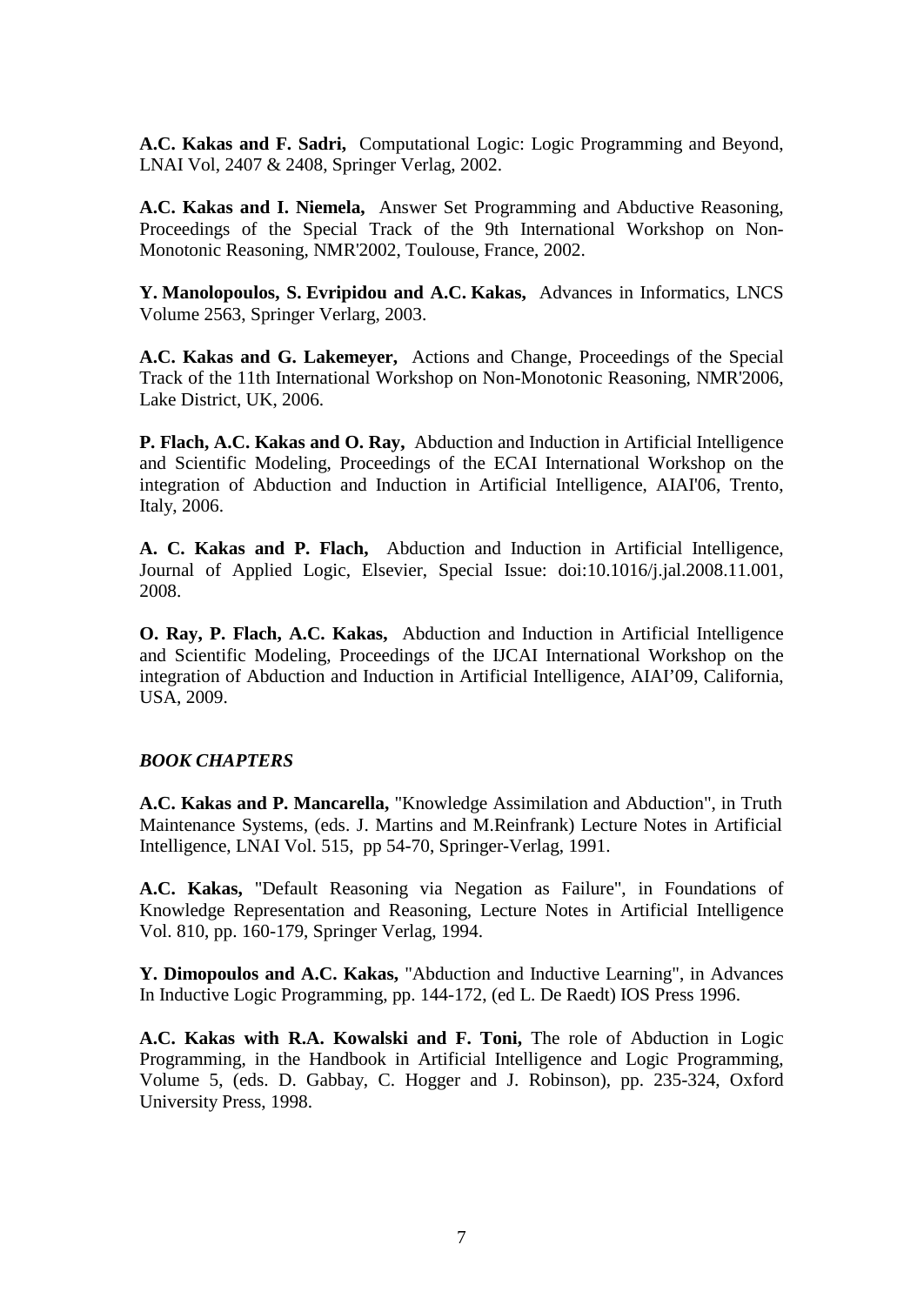**P.A. Flach and A.C. Kakas,** Abductive and Inductive Reasoning: Background and Issues, in Abduction and Induction: Essays on their Relation and Integration, pp. 1-27, Kluwer Academic Press, 2000.

**P.A. Flach and A.C. Kakas,** On the Relation between Abduction and Inductive Reasoning, in the Handbook of Defeasible Reasoning and Uncertainty Management Systems, Vol. 4, pp. 1-33, Kluwer Academic Press, 2000.

**M. Denecker and A.C. Kakas,** Abduction in Logic Programming, in Computational Logic: Logic Programming and Beyond, LNAI Vol, 2407, pp. 402-437, Springer Verlag, 2002.

**P.A. Flach and A.C. Kakas,** Abduction and Induction in Artificial Intelligence, Special Issue of the Journal of Applied Logic, Springer Verlag, 2008.

**A.C. Kakas,** Abduction in Machine Learning, in the Encyclopedia of Machine Learning, Springer, to appear in 2010.

#### *JOURNAL Publications*

**A.C. Kakas and P. Mancarella,** "On the relation between partial stable models and preferred extensions", Journal of Logic Programming 14 No (3,4) 341-348, (1993).

**A.C. Kakas, R.A. Kowalski and F. Toni,** "Abductive Logic Programming", Journal of Logic and Computation, 2 no 6, 719-770, (1993).

**A.C. Kakas and R. Miller,** "A Simple Declarative Language for Describing Narratives with Actions", Journal of Logic Programming, Volume 31(1-3), pp. 157- 200, 1997.

**A.C. Kakas and R. Miller,** "Reasoning about Actions, Narratives and Ramifications", Journal of Electronic Transactions in Artificial Intelligence, Vol 1, No 4, pp. 39-72, 1997.

**P.A. Flach and A.C. Kakas,** Abduction and Induction in Artificial Intelligence, Journal of IGPL, Vol,. 6(4) pp. 651-656, Oxford University Press, 1998.

**A.C. Kakas and F. Toni,** Computing Argumentation in Logic Programming, Journal of Logic and Computation, Vol. 9, No 4, pp. 515-562, Oxford University Press, 1999.

**M. Deneker and A.C. Kakas,** Abductive Logic Programming: Editors Introduction, Journal of Logic Programming, Vol. 44(1-3), pp. 1-4, Elsevier, 2000.

**A.C. Kakas, A. Michael and C. Mourlas,** ACLP: Abductive Constraint Logic Programming, Journal of Logic Programming, Vol. 44(1-3), pp. 129-177, Elsevier, 2000.

**A.C. Kakas and F. Riguzzi,** Abductive Concept Learning, New Generation Computing, Vol. 18, pp. 243-294, Ohmsha and Springer-Verlag, 2000.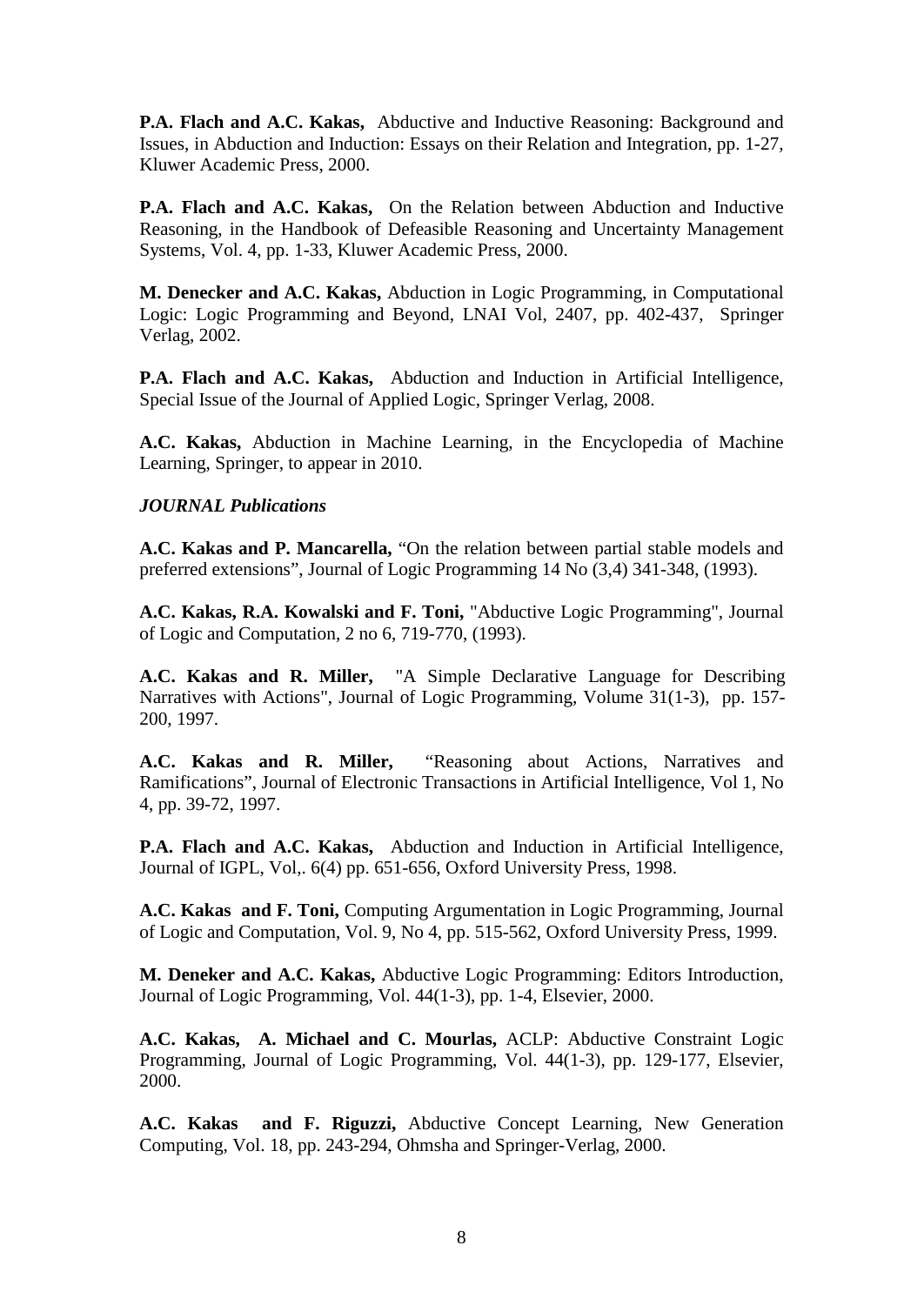**A.C. Kakas and A. Michael,** An Abductive-based Scheduler for Air-crew Assignment, Journal of Applied Artificial Intelligence, Vol. 15 (1-3), pp. 333-360, Taylor & Francis, 2001.

**Y. Dimopoulos and A.C. Kakas,** Information Integration and Computational Logic, Computational Logic, Special Issue: Technological Roadmap for CL, pp. 105-135, 2001. (Submitted also to ACM Computing Surveys).

**A.C. Kakas and P. Moraitis,** Argumentative Agent Deliberation, Roles and Context, Electronic Notes in Theoretical Computer Science Vol. 70, No 5, 16 pages, 2002.

**G. Fakas, A.C. Kakas and C.N. Schizas,** Electronic Roads: Intelligent Navigation Through Multi-Contextual Information, Knowledge and Information Systems, International Journal, Springer, Volume 6, Number 1, pp. 103-124, 2003.

**A. Bracciali, N. Demetriou, U. Endriss, A.C. Kakas, W. Lu, K. Stathis,** "Crafting the Mind of PROSOCS Agents", Journal of Applied Artificial Intelligence, Taylor & Francis, Volume 20(2-4), pp. 105-131, 2006.

**A. Kakas, N. Maudet, P. Moraitis.** "Modular Representation of Agent Interaction Rules through Argumentation" Journal of Autonomous **Agents** and Multiagent Systems, 11(2):189-206, Springer Verlag, 2005.

**P.A. Flach and A.C. Kakas,** On the Logic of Scientific Knowledge Development, in the Kurt Gödel Society Collegium Logicum, Vol IX Gödel Centenary 2006, pp. 19-23, 2006.

**A. Tamaddoni-Nezhad, R.Chaleil, A.C. Kakas and S. Muggleton**, Application of abductive ILP to learning metabolic network inhibition from temporal data, Journal of Machine Learning, Vol. 64, no 1-3, pp. 209-230, Springer, 2006.

**A. Tamaddoni-Nezhad, R.Chaleil, A.C. Kakas, M.-Sternberg and S. Muggleton,** Modelling the effects of toxins in metabolic networks, IEEE Engineering in Medicine and Biology, Vol. 26, no 2, pp. 37-47, 2007.

**A.C. Kakas, P. Mancarella, F.Sadri, K.Stathis, F. Toni,** "Computational Logic Foundations of KGP Agents", Journal of Artificial Intelligence Research, Volume 33, pp. 285-348, 2008.

**A. C. Kakas, L. Michael and R. Miller**, Modular-E: An Elaboration Tolerant Approach to the Ramification and Qualification Problem, special issue of the Journal of Artificial Intelligence, on the occasion of the 80th birthday of the founder of Artificial Intelligence, Professor John McCarthy, Elsevier, Electronic version: [http://dx.doi.org/10.1016/j.artint.2010.04.008,](http://dx.doi.org/10.1016/j.artint.2010.04.008) forthcoming in print, 2010.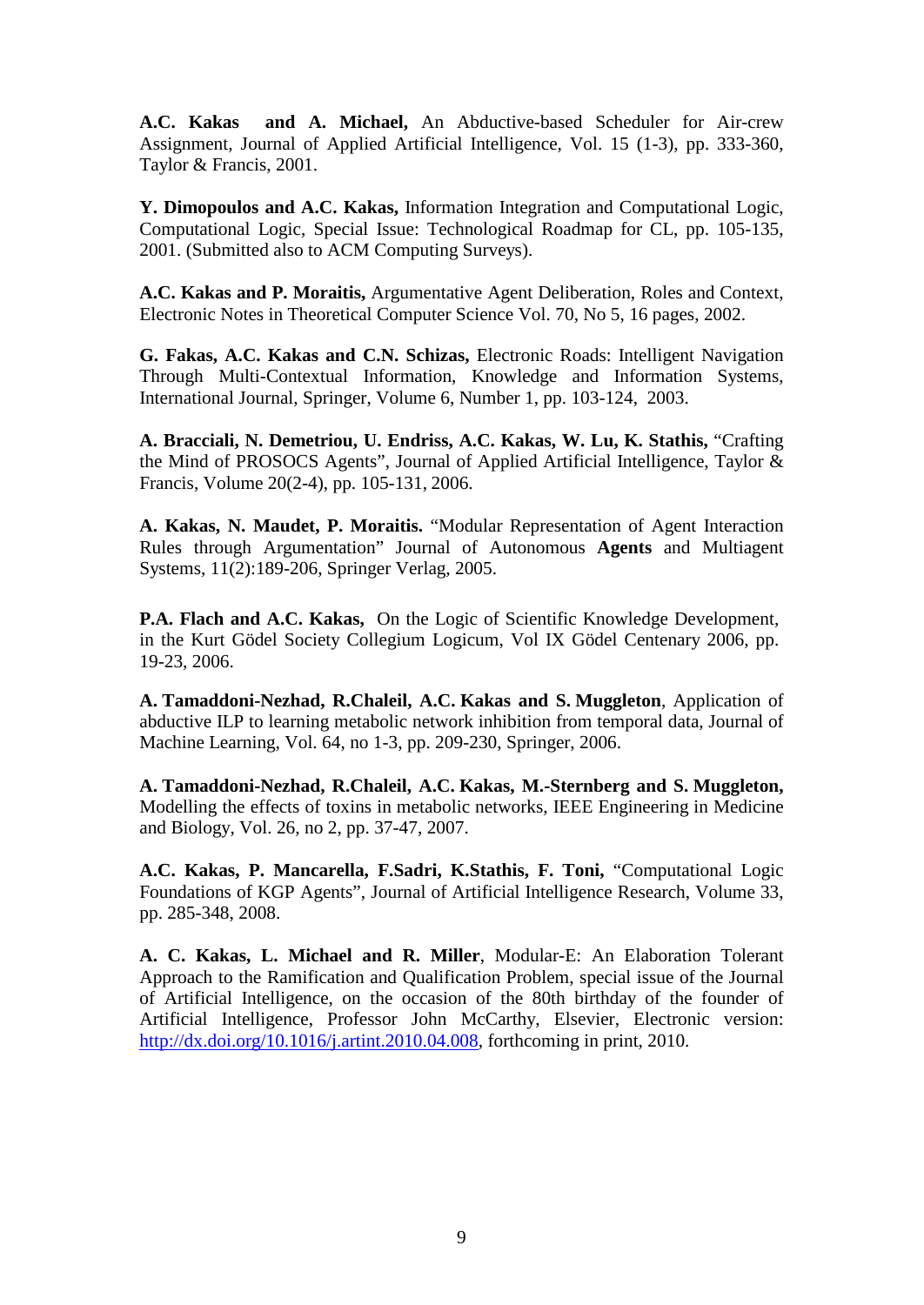#### *TOP-TIER CONFERENCE Publications (Referred with 3 Reviewers)*

**A.C. Kakas and P. Mancarella,** "Anomalous models and Abduction" in Proceedings of the second International Symposium on Artificial Intelligence, Monterrey, Mexico, (ed. F.J. Cantu-Ortiz) McGraw-Hill, pp. 1-17, 1989.

**A.C. Kakas and P. Mancarella,** "Generalised Stable Models: A Semantics for Abduction" in Proceedings of the ninth European Conference on Artificial Intelligence, ECAI-90, Stockholm, Sweden, (ed. L.C. Aiello) Pitman Publishing, pp. 385-391, (1990).

**A.C. Kakas and P. Mancarella,** "On the relation between Truth Maintenance and Abduction" in Proceedings of the first Pacific Rim International Conference on Artificial Intelligence, PRICAI-90, Nagoya, Japan (ed. T. Fukumura) Ohmsha Ltd.(1990) 438-443.

**A.C. Kakas and P. Mancarella,** "Database Updates through Abduction", in Proceedings of the 16th International Conference on Very Large Databases, VLDB-90, Brisbane, Australia, (eds. D. McLeod, R. Sacks-Davis and H. Schek) Morgan Kaufmann, pp. 650-661, (1990).

**A.C. Kakas and P. Mancarella,** "Abductive Logic Programming", in Proceedings of the NACLP-90 International Workshop on Non-Monotonic Reasoning and Logic Programming, Austin, USA, (eds. W. Marek, A. Nerode, D. Pedreschi and V.S. Subrahmanian), pp. 49-62, (1990).

**A.C. Kakas and P. Mancarella,** "Negation as Stable Hypotheses", in Proceedings of the first International Workshop on Logic Programming and Non-Monotonic Reasoning, LPNMR91, Washington, USA, (1991).

**A.C. Kakas and P. Mancarella,** "Stable Theories for Logic Programs", in Proceedings of the 1991 International Logic Programming Symposium, San Diego, California, USA, pp. 85-100, (1991).

**C. Evans and A.C. Kakas**, "Hypothetico-Deductive Reasoning", in Proceedings of the International Conference on Fifth Generation Computer Systems, FGCS-92, pp. 546-555, Tokyo, Japan, (1992).

**A.C. Kakas and G. Papadopoulos,** "Parallel Abduction in Logic Programming", in Proceedings of the first International Symposium on Parallel Symbolic Computation, PASCO-94, pp. 214-224, World Scientific Press, 1994.

**A.C. Kakas, P. Mancarella and P.M. Dung,** "Acceptability semantics for Logic Programs", in Proceedings of the 11th International Conference on Logic Programming, ICLP-94, pp. 504-519, Santa Margarita Ligure, Italy, MIT Press, (1994).

**Y. Dimopoulos and A.C. Kakas,** "Learning Non-Monotonic Logic Programs: Learning Exceptions" in Proceedings of the  $8<sup>th</sup>$  European Conference in Machine Learning, ECML-95, LNAI Volume 912, pp. 122-138, Springer-Verlag, 1955.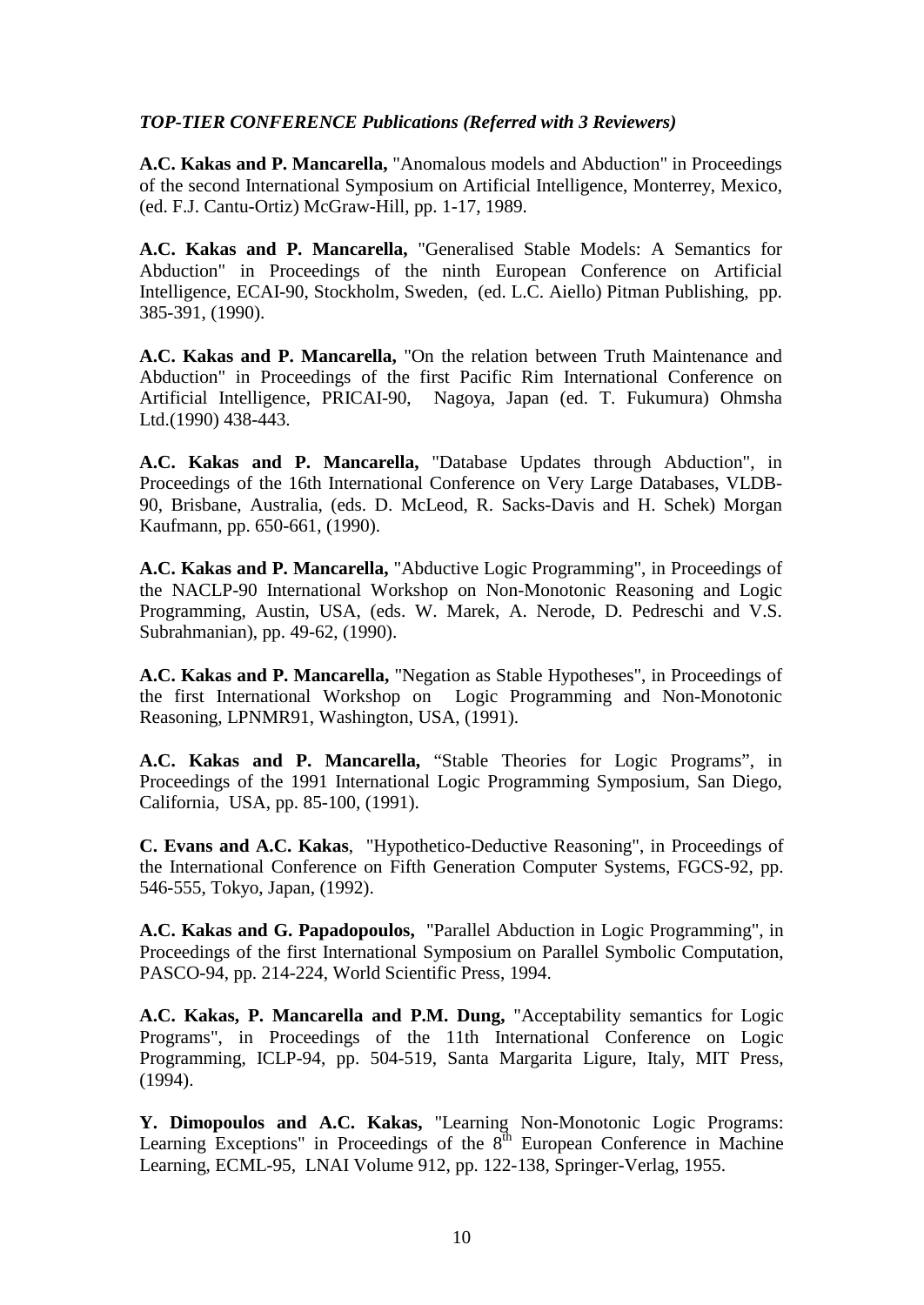**A.C. Kakas and A. Michael,** "Integrating Abductive and Constraint Logic Programming", in Proceedings of the Twelfth International Conference on Logic Programming, ICLP-95, pp. 399-417, MIT Press, 1995.

**F. Toni and A.C. Kakas,** "Computing the Acceptability Semantics", in Proceedings of the third workshop on Logic Programming and Non-monotonic Reasoning, Lecture Notes in Artificial Intelligence, Volume 928, pp. 401-417, Springer-Verlag, 1995.

**Y. Dimopoulos and A.C. Kakas,** "Logic Programming without Negation as Failure", Proceedings of the Fifth International Logic Programming Symposium, ILPS-95, pp. 369-384, MIT Press, 1995.

**A.C. Kakas,** "Viable Non-monotonic Applications", in proceedings of the ECAI96 workshop on Integrating Non-monotonicity into Automated Reasoning Systems, Budapest, pp. 32-37, 1996.

**Y. Dimopoulos, A.C. Kakas and S. Dzeroski,** "Integrating Explanatory and Descriptive Induction in ILP" in Proceedings of the 15th International Joint Conference on Artificial Intelligence (IJCAI97), Nagoya, Japan, 1997, pp. 411- 418.

**A.C. Kakas and C. Mourlas,** "ACLP: Flexible Solutions to Complex Problems", Fourth International Conference on Logic Programming and Non-monotonic Reasoning (LPNMR97), Volume 1265, Springer Verlag, 1997, pp. 387-399.

**A.C. Kakas and F. Riguzzi,** "Learning with Abduction", Seventh International Workshop on Inductive Logic Programming (ILP97), Lecture Notes in Artificial Intelligence, Volume 1297, Springer Verlag, 1997, pp. 181-189.

**A.C. Kakas, R.S. Miller and F. Toni,** An Argumentation Framework for Reasoning about Actions and Change, in Proceedings of LPNMR'99, LNAI Vol. , pp. 78--91, Springer Verlag, 1999.

**A.C. Kakas, E. Lamma and F. Riguzzi,** Learning Multiple, in Proceedings of the 8th International Conference on Artificial Intelligence: Methodology, Systems and Applications (AIMSA98), LNAI 1480, pp. 303-316, Springer Verlag, 1998.

**A.C. Kakas and A. Michael,** Air-Crew Scheduling through Abduction, In proceedings of the  $12<sup>th</sup>$  International Conference on Industrial & Engineering Applications of Artificial Intelligence & Expert Systems, IEA/AIE-99, pp. 600-612, 1999.

**A.C. Kakas, A. Michael and C. Mourlas,** ACLP: a case for non-monotonic reasoning, in Proceedings of the seventh International Workshop on Nonmonotonic reasoning, NMR98, Trento, Italy, pp. 46-56, 1998.

**A.C. Kakas, R.S. Miller and F. Toni,** Planning with Incomplete Information, in the proceedings of NMR2000, http://xxx.lanl.gov/abs/cs.AI/0003049, 2000.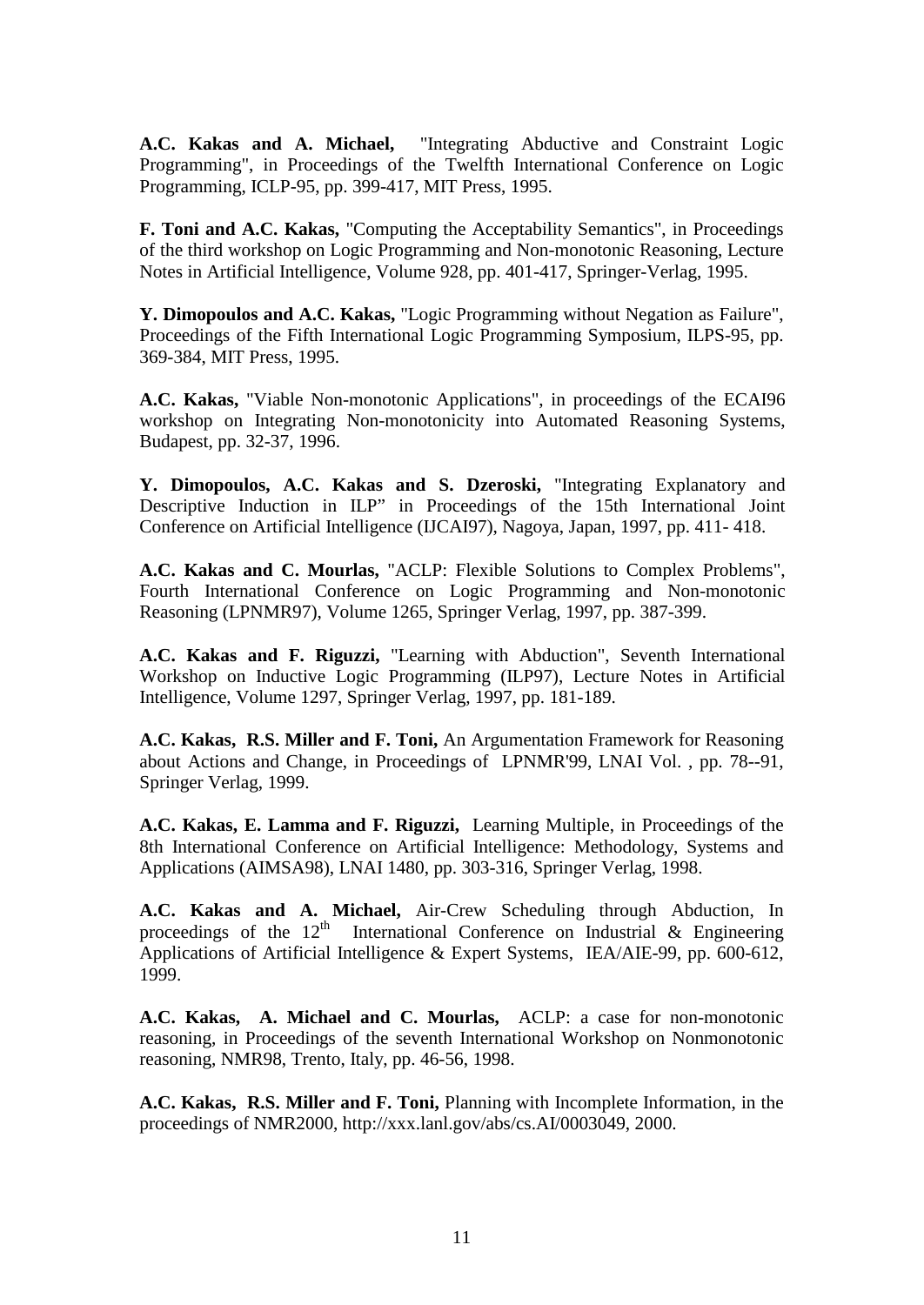**A.C. Kakas,** ACLP: Integrating Abduction and Constraint Solving" in the proceedings of NMR2000, http://xxx.lanl.gov/abs/cs.AI/0003020, 2000.

**A.C. Kakas, R.S. Miller and F. Toni,** E-RES: A system for reasoning about actions, events and observations, in the proceedings of NMR2000, http://xxx.lanl.gov/abs/cs.AI/0003034 , 2000.

**P.A. Flach and A.C. Kakas,** The Cycle of Abductive and Inductive Knowledge Development, in Proceedings of Machine Intelligence 17, MI-17, pp. 17-25, July 2000.

A.C. Kakas, R.S. Miller and F. Toni, E-RES: Reasoning about Actions, Events and Observations, in the proceedings of LPNMR2001, LNAI Vol. 2173, pp. 254-266, Springer Verlag, 2001.

**A.C. Kakas, B. Van Nuffelen,** A-System: Programming with Abduction, in the proceedings of LPNMR-01, LNAI Vol. 2173, pp. 393-396, Springer Verlag, 2001.

**A.C. Kakas, B. Van Nuffelen and M. Denecker,** A-System: Declarative Problem Solving through Abduction, in the proceedings of IJCAI2001, pp. 591-597, Morgan Kaufmann, 2001.

**A.C. Kakas and L. Michael,** Modeling Complex Domains of Reasoning about Action and Change, in the Proceedings of the 9th International Workshop on Non-Monotonic Reasoning, NMR'2002, pp. 380-388, Toulouse, France, 2002.

**A.C. Kakas and P. Moraitis,** Argumentative Agent Deliberation, Roles and Context, in Proceedings of CLIMA02, pp. 35-49, 2002.

**A.C. Kakas and P. Moraitis,** Argumentative Deliberation for Autonomous Agents, in Proceedings of the ECAI02 workshop on Computational Models of Natural Argumentation, pp. 65-74, 2002.

**A.C. Kakas and P. Moraitis,** Argumentative Deliberation for Autonomous Agents, in Proceedings of the 2nd International Joint Conference on Autonomous Agents and Multi-Agent Systems, AAMAS-03, pp. 883-890, ACM Press, 2003.

**A.C. Kakas and L. Michael,** On the Qualification Problem and Elaboration Tolerance, in Proceedings of Common Sense 2003, pp. 98-106, AAAI Press, 2003.

**Y. Dimopoulos, A.C. Kakas, L. Michael**. "Reasoning about Actions and Change in Answer Set Programming" Logic Programming and Nonmonotonic Reasoning, 7th International Conference, LPNMR 2004, Fort Lauderdale, FL, USA, pg. 61-73, LNCS 2923, Springer 2004.

**Kostas Stathis , Antonis C. Kakas, Wenjin Lu , Neophytos Demetriou, Ulle Endriss and Andrea Bracciali,** "PROSOCS: a platform for programming software agents in computational logic", Proceedings of the 17th European Meeting on Cybernetics and Systems Research, Vol. II, Symposium ``From Agent Theory to Agent Implementation'' (AT2AI-4), pp. 523—528, 2004.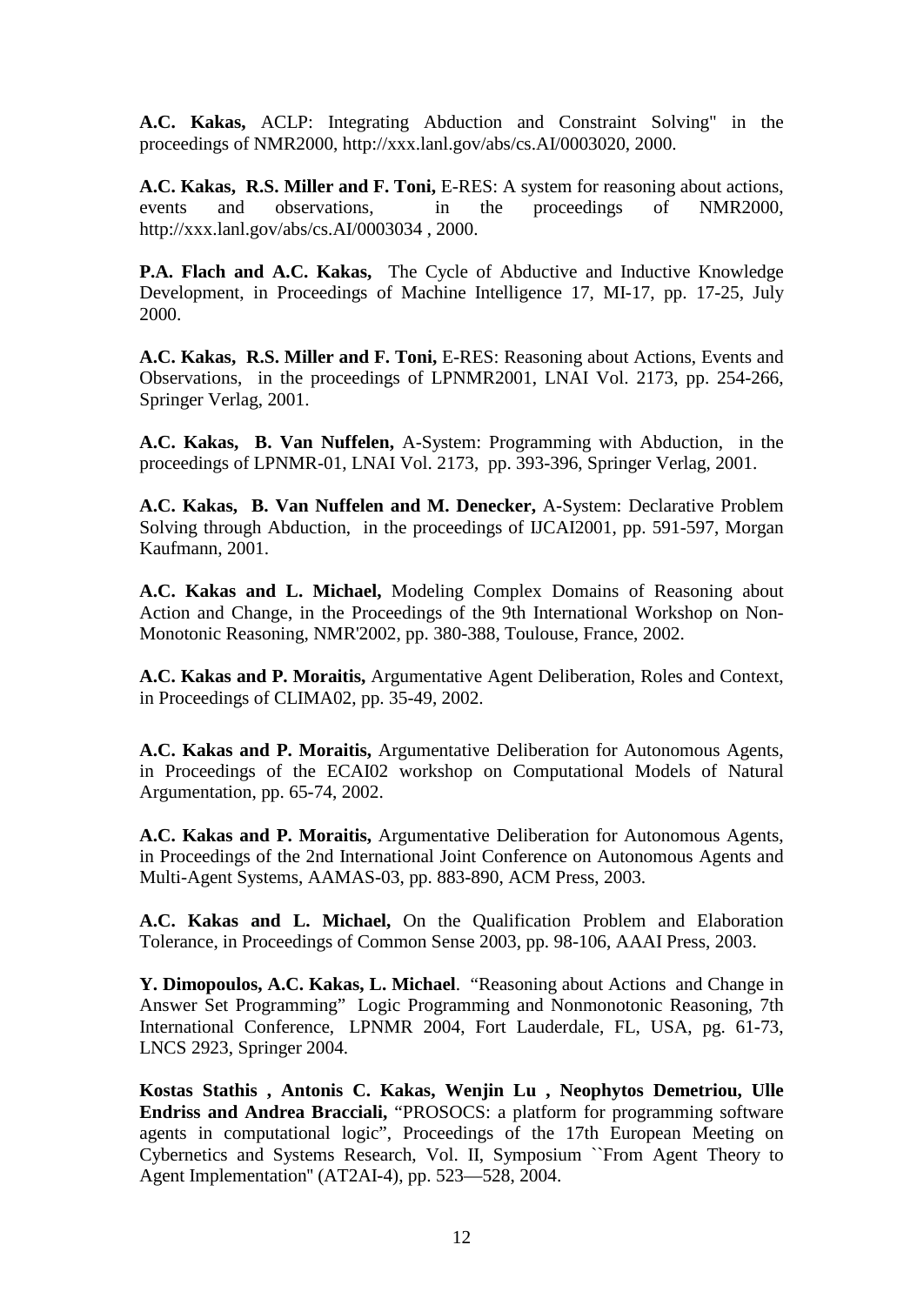**A.C. Kakas, P. Mancarella, F.Sadri, K.Stathis, F. Toni,** "The KGP model of Agency", in proceedings of the 16th European Conference on Artificial Intelligence, ECAI 2004, pp. 354-359, IOS Press, 2004.

**A.C. Kakas, P. Mancarella, F.Sadri, K.Stathis, F. Toni,** "Declarative Agent Control", in Proceedings of Computational Logic in Multi-Agent Systems, CLIMA V, pp. 212-226, 2004.

**A.C. Kakas, Paolo Torroni and Neophytos Demetriou**, "Agent Planning, Negotiation, and Control of Operation", in proceedings of the 16th European Conference on Artificial Intelligence, ECAI 2004, pp. 28-32, IOS Press, 2004.

**A Bracciali, A.C. Kakas,** "Frame consistency: Reasoning with causal explanations", in the Proceedings of the 10th International Workshop on Non-Monotonic Reasoning, NMR'2004, pp. 79-87, Whistler BC, Canada, 2004.

**Alireza Tamaddoni-Nezhad, Antonis Kakas, Stephen Muggleton and Florencio Pazos,** "Modelling inhibition in metabolic pathways through Abduction and Induction", in Proceeding of ILP04, LNAI **Vol. 3194**, pp. 305-323, 2004.

**A. Kakas, N. Maudet, P. Moraitis.** "Layered strategies and protocols for argumentation-based agent interaction" in Proceedings of the First International Workshop on Argumentation in Multi-Agent Systems (ArgMA04), Springer LNAI, Vol 3360, pp. 66-81, 2004.

**A. Bracciali, N. Demetriou, U. Endriss, A. C. Kakas, W. Lu, P. Mancarella, F. Sadri, K. Stathis, G. Terreni, and F. Toni,** "The KGP Model of Agency for Global Computing: Computational Model and Prototype Implementation", Springer LNAI, Vol 3267, pp. 340-367, 2005.

**A. C. Kakas, L. Michael and R. Miller**, Modular-E: An Elaboration Tolerant Approach to the Ramification and Qualification Problems. Springer LNAI, Volume 3662, 211-226, 2005.

**I. Papatheodorou, A. C. Kakas and M. J. Sergot:** Inference of Gene Relations from Microarray Data by Abduction. Springer LNAI, Volume 3662, 389-393, 2005.

**A. Tamaddoni-Nezhad, R. Chaleil**, **A. Kakas and S. Muggleton,** Abduction and induction for learning models of inhibition in metabolic networks, in IEEE Proceedings of the Third International Conference on Machine Learning andApplications, ICMLA'05, Los Angeles, California, USA, 2005.

**A. Yip, J. Forth, A. C. Kakas, K. Stathis,** Software Anatomy of a KGP Agent, in Proceedings of EUMAS'05: 459-472, 2005.

**Y. Dimopoulos, A.C. Kakas, A., P. Moraitis,** "Argumentation Based Modeling of Embedded Agent Dialogues", in 2nd International Workshop on Argumentation in Multi-Agent Systems, (ArgMAS'05), AAMAS'05, LNCS Vol 4049, pp. 169-181, Utrecht, The Netherlands, 2005.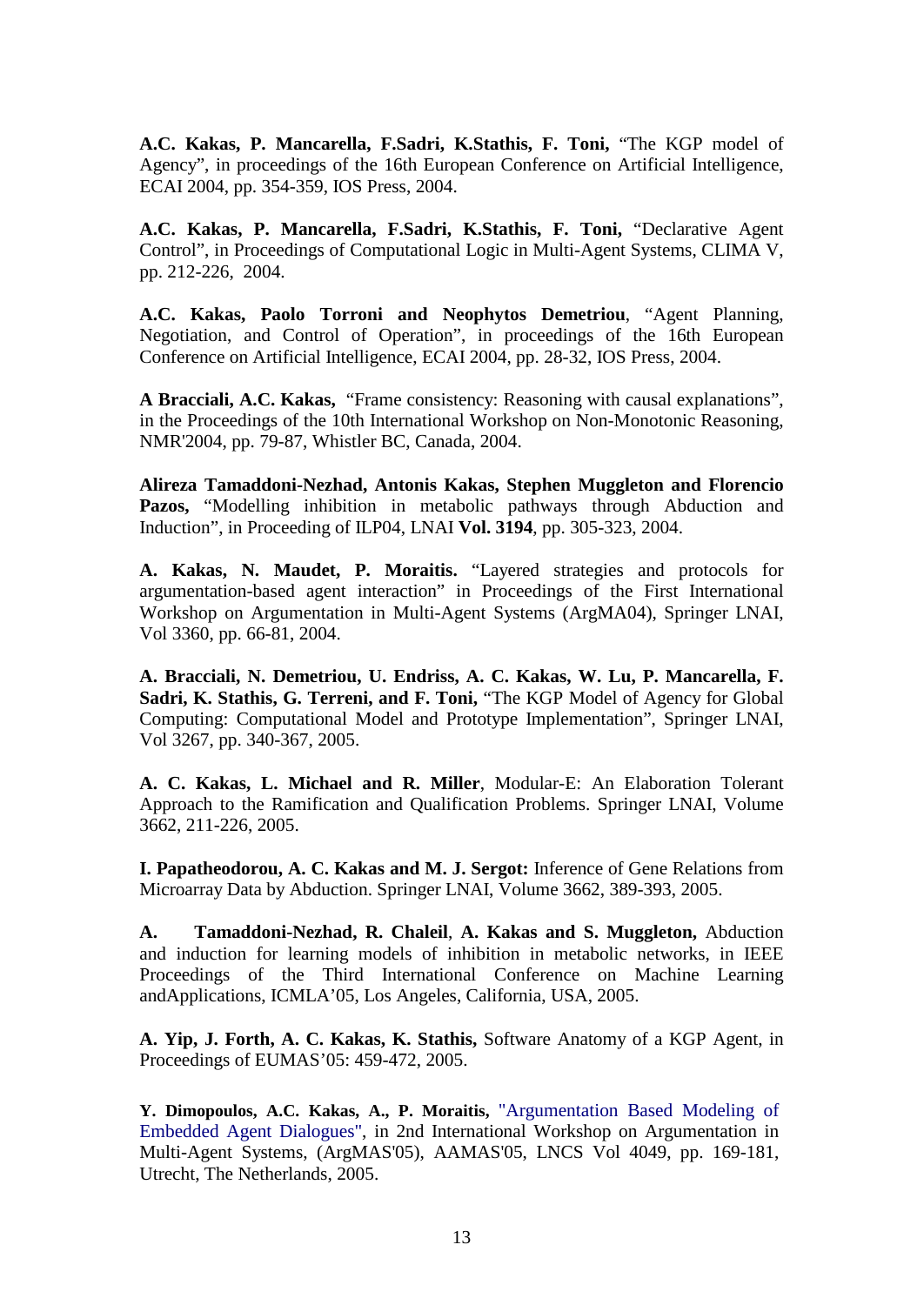**A.C. Kakas A. and P. Moraitis,** "Adaptive Agent Negotiation via Argumentation", in Proc. 5th International Joint Conference on Autonomous Agents and Multi-Agent Systems (AAMAS'06), pp. 384-391, Hakodate, Japan, 2006.

**A.K. Bandar, A.C. Kakas, E. C. Lupu, A. Russo,** Using Argumentation Logic for Firewall Policy Specification and Analysis, in the 17th IFIP/IEEE International Workshop on Distributed Systems: Operations and Management, DSOM 2006.

**P.A. Flach and A.C. Kakas,** On the Logic of Scientific Knowledge Development, to appear in the series Collegium Logicum of the Kurt Gödel Society, Springer, 2006.

**O. Ray, A. Antoniades, A. Kakas and I. Demetriades,** Abductive Logic Programming in the Clinical Management of HIV/AIDS, Proc. 17th Europ. Conf. on Artificial Intelligence, pp 437-441, 2006.

**O. Ray and A. Kakas,** ProLogICA: a practical system for Abductive Logic Programming**, in** Proc. 11th Int. Workshop on Non-monotonic Reasoning, pp304- 312,2006.

**A.C. Kakas, L. Michael and R. Miller**, Fred meets Tweety, Proc. 18th European Conference on Artificial Intelligence, pp 747-748, 2008.

**L. Michael, and A. C. Kakas**, Knowledge Qualification through Argumentation., Proceedings of the 10th International Conference on Logic Programming and Nonmonotonic Reasoning, LPNMR,, Potsdam, Germany, 14-18 September, 2009, pp 209-222, [2009](http://www.informatik.uni-trier.de/~ley/db/conf/lpnmr/lpnmr2009.html#NoelK09)

**Victor Noël and A. C. Kakas**, Gorgias C: Extending Argumentation with Constraint Solving, Proceedings of the 10th International Conference on Logic Programming and Nonmonotonic Reasoning, Potsdam, Germany, 14-18 September, 2009, [LPNMR 2009:](http://www.informatik.uni-trier.de/~ley/db/conf/lpnmr/lpnmr2009.html#NoelK09) pp 535-541

**A. K. Bandara, A.C. Kakas, A. Russo, E. C. Lupu,** Using Argumentation Logic for Firewall Configuration Management, In Proceedings of the 11th IFIP/IEEE International Symposium on Integrated Network Management, New York, USA, pp. 281-288, 2009.

**Antonis C. Kakas, Leila Amgoud, Gabriele Kern-Isberner, Nicolas Maudet, [Pavlos Moraitis](http://www.informatik.uni-trier.de/~ley/db/indices/a-tree/m/Moraitis:Pavlos.html)**, ABA: Argumentation Based Agents, European Conference on Artificial Intelligence, ECAI 2010: 1005-1006, 2010

# **Publications in Theoretical Physics**

**C.J. Isham and A.C. Kakas,** "A Group Theoretical Approach to Canonical Quantization of Gravity I. Construction of the Canonical Group", Classical and Quantum Gravity Vol. 1 (1984) 621-632.

**C.J. Isham and A.C. Kakas,** "A Group Theoretical Approach to Canonical Quantization of Gravity II. Unitary Representations of the Canonical Group", Classical and Quantum Gravity Vol. 1 (1984) 633-650.